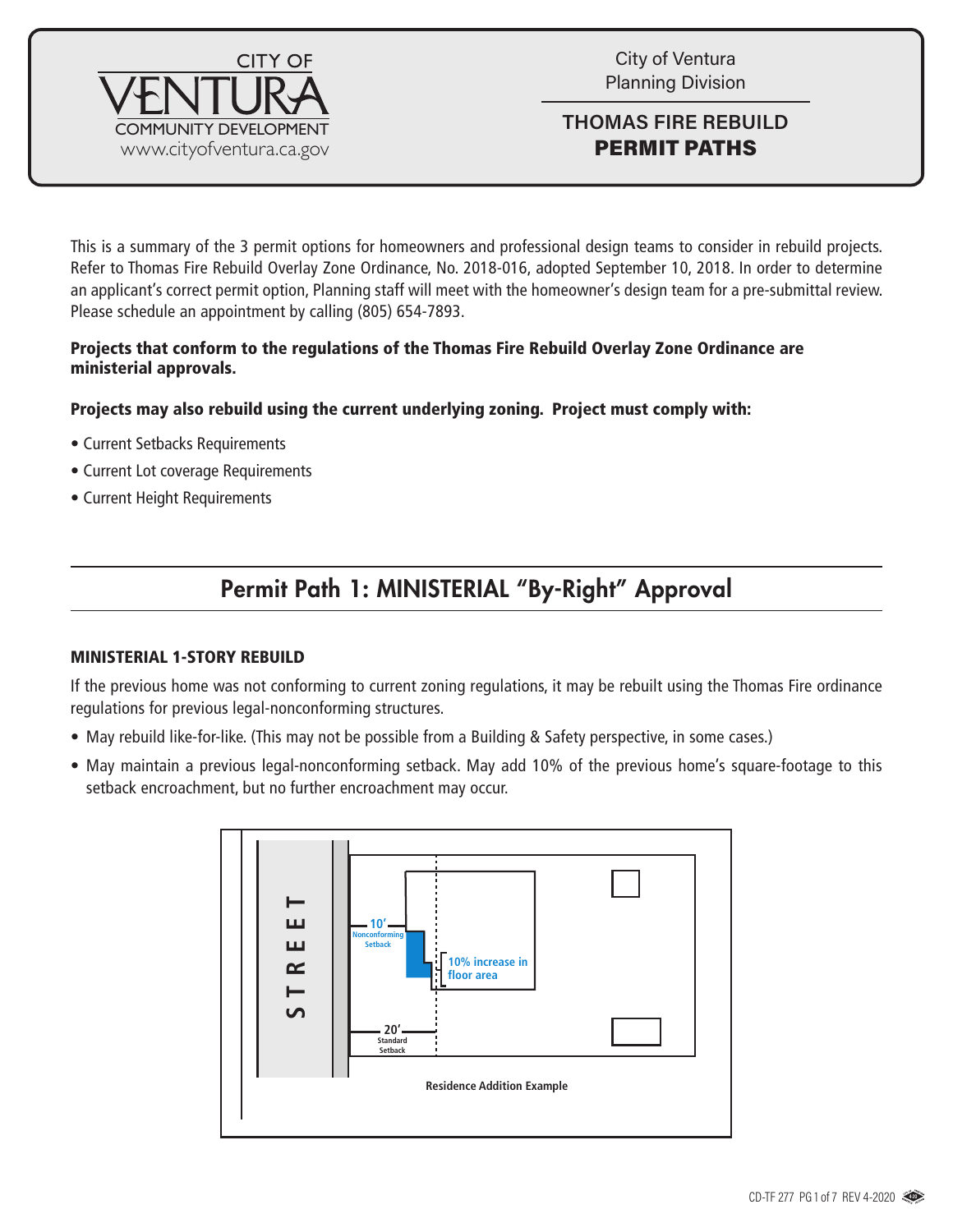• May maintain a previous legal-nonconforming lot coverage. May rearrange into a new configuration.



- May rebuild a single-story home with a maximum height of 15' from the previous finished floor (see definition below).
- May rebuild a single-story home to previous height. May reorient the ridgelines and change the roof pitch, but any portion over 15' in height must be located within the "envelope" of the previous home's height.

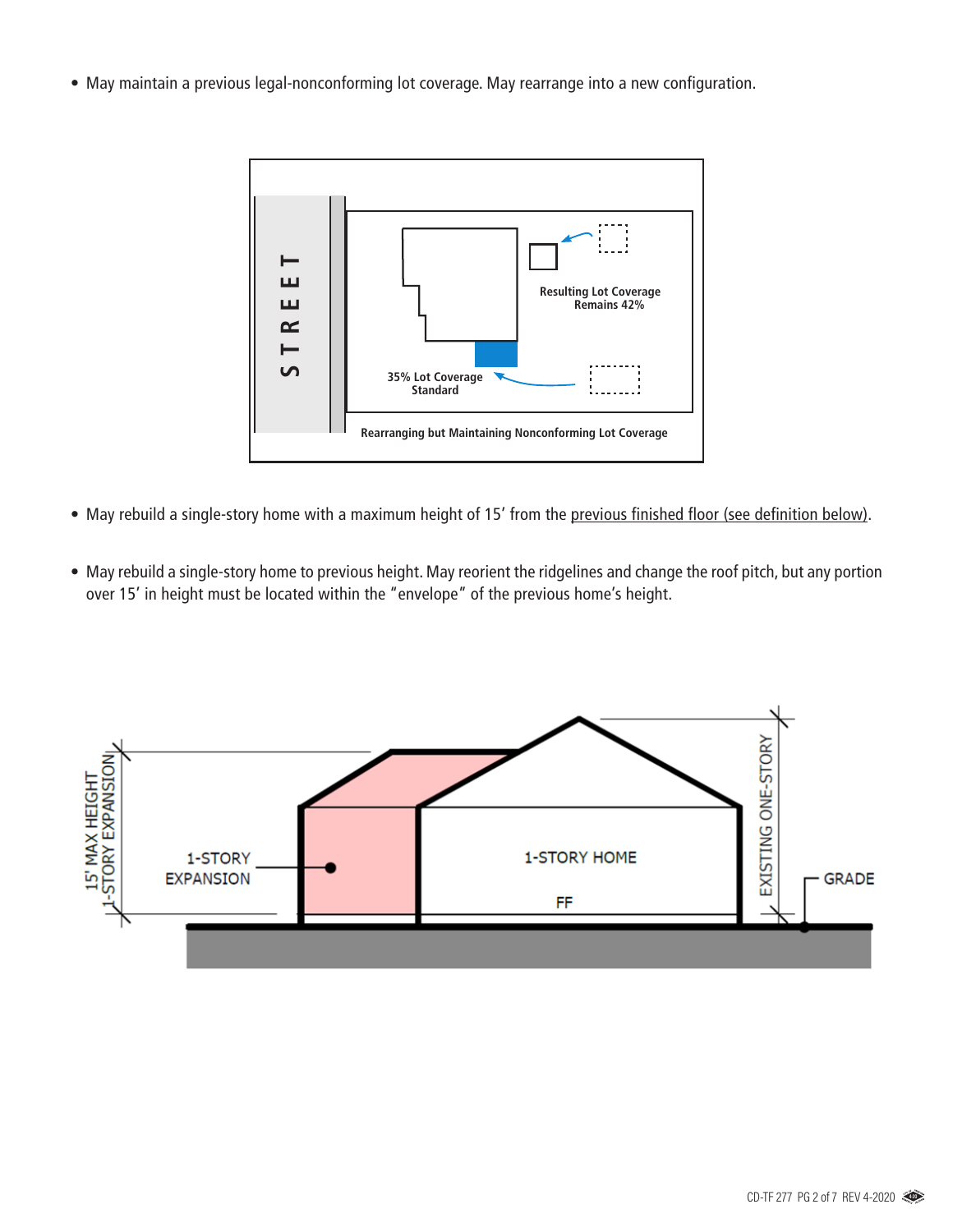# Permit Path 1: MINISTERIAL "By-Right" Approval

#### MINISTERIAL 2-STORY REBUILD

May rebuild a two-story home to previous height, but the 2nd level floor area must be less than, or equal to, the previous home's 2nd level floor area.

- May add 10% of the previous home's 2nd level floor area to the proposed home's 2nd level floor area, but the proposed home's 2nd level volume must remain the same as the previous home's 2nd level volume.
- May add a single-story addition with a height of up to 15' from the previous finished floor.

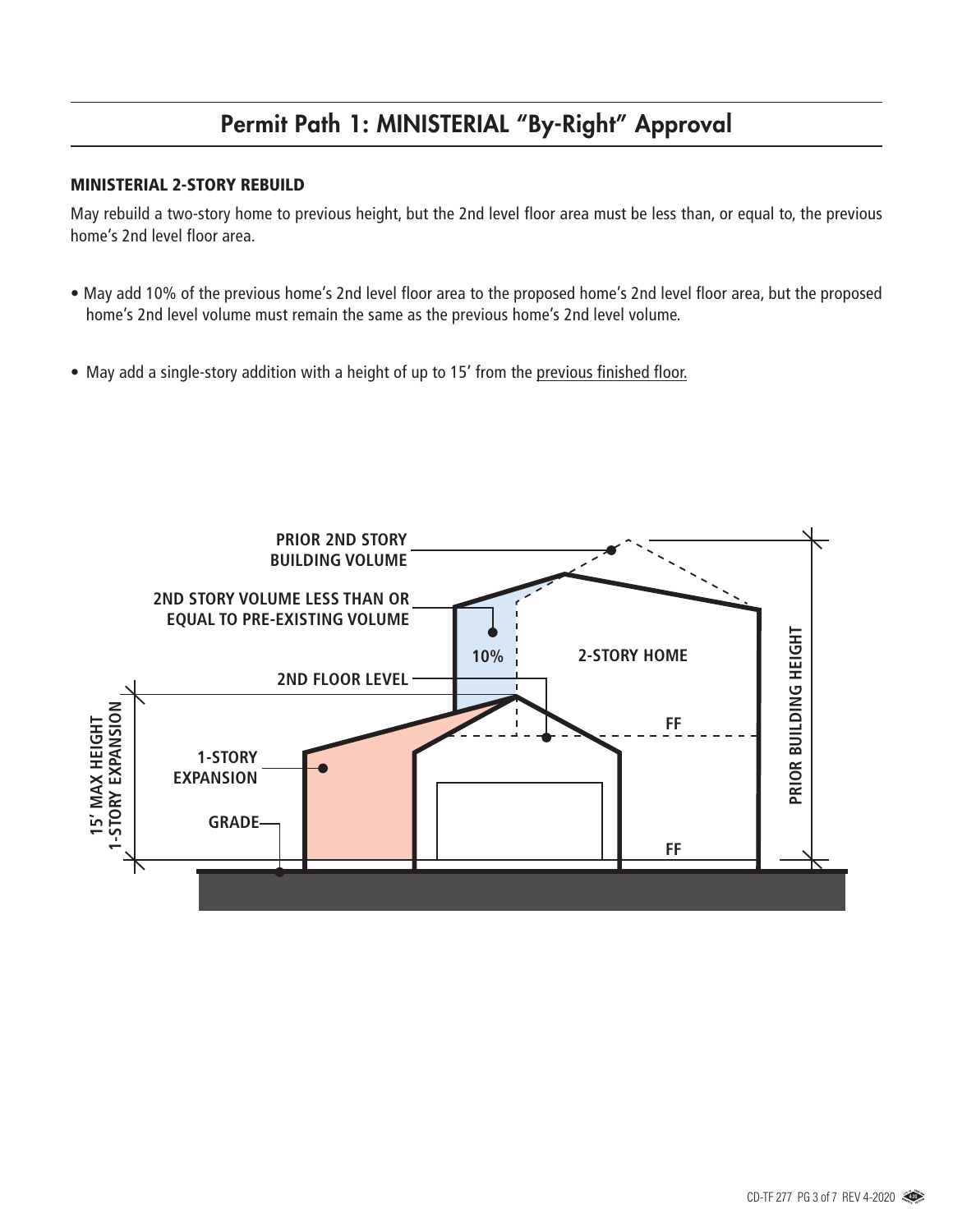#### **Finished Floor means:**

Pad - for homes reconstructed on a preexisting level site, the finished floor is the prevailing floor level served by the prior main entrance to the residence.





#### **2-STORY:**

**PAD - 2-STORY REBUILD ON A MINIMAL TO NO SLOPE BUILDING SITE SHALL FOLLOW THE PROVISIONS OF SECTION 6.B.4.b) HEREOF:**





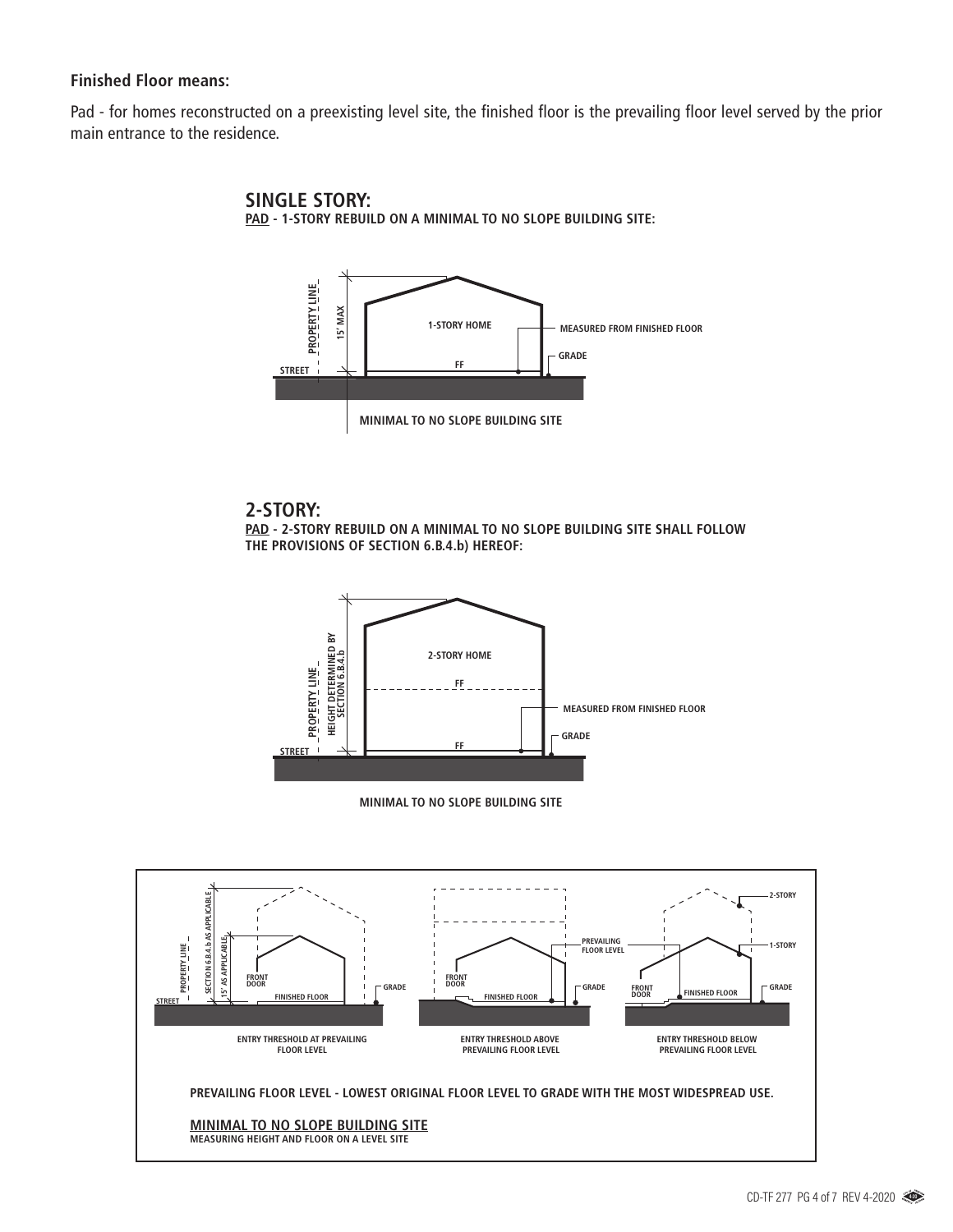Sloping lot – for homes reconstructed on a sloping lot, the finished floor shall be established in conformance with the sloping lot diagrams in Section 7.D.1.

### TWO STORY:

UPSLOPE - FOR LOTS WHICH SLOPE UPHILL FROM A YARD OR STREET OF ACCESS, MEASURED FROM THE FINISHED FLOOR.



**UPSLOPE LOT**

DOWNSLOPE - FOR LOTS WHICH SLOPE DOWNHILL FROM A YARD OR STREET OF ACCESS, MEASURED FROM THE FINISHED FLOOR.



**DOWNSLOPE LOT**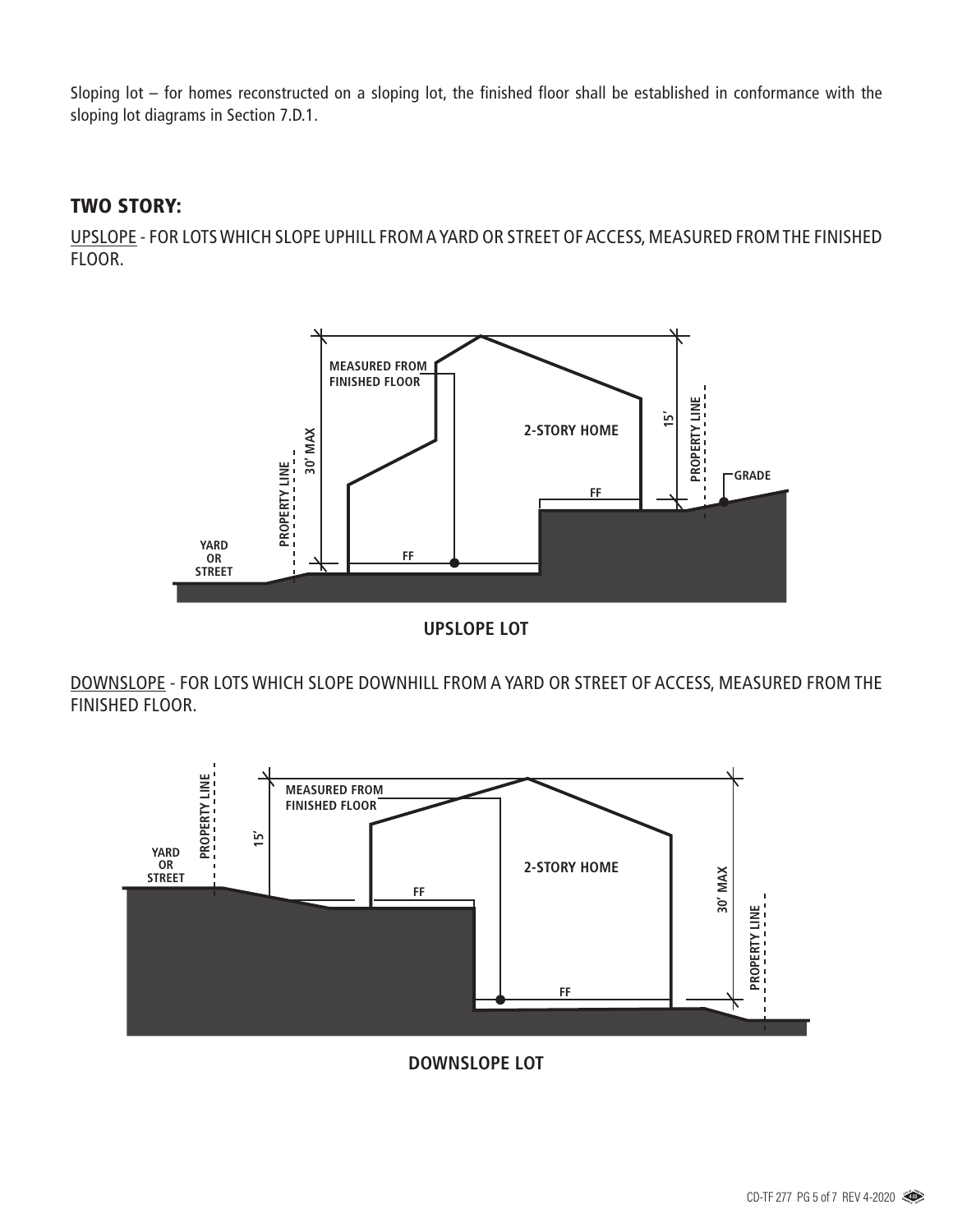## Permit Path 1: MINISTERIAL "By-Right" Approval

#### DIRECTOR'S SUBSTANTIAL CONSISTENCY DETERMINATION

• Permit Path 1, for either 1-story or 2-story rebuilds also contains a Director's discretionary process to approve certain rebuild proposals that are not completely compliant with the standards above. This is based upon Section 6.B.4.c:

> The Director may determine an application for rebuild is substantially consistent with the intent of the Thomas Fire Recovery Statement. The Director will consider information provided by the applicant such as site location within the neighborhood or previous subdivision tract information and may request additional information in making this determination. The determination by the Director shall be final and if determined to be substantially consistent, the rebuild application shall receive ministerial zone clearance review by the Planning Division staff.

In addition to the adjustments provided for above, the following adjustments may be considered by following the process below:

- 1. Preexisting One-Story proposing a Two-Story Rebuild. The Director may grant approval of a preexisting one-story structure proposed to be reconstructed as a two-story rebuild if both of the following determinations has been made:
	- a. The rebuild property has been determined by the Director to be a no impact lot to the viewing area of a protectable private view from an immediately adjacent property owner, and,
	- b. The Director has determined the rebuild property applicant has shared the proposed two-story project site plan and building elevation plans, in person or by mail to the address on file with the County Assessor, with the property owners of the adjacent lots of record and collected 100% support from adjacent property owners in the form of a Property Owner Two-Story Rebuild Support Form provided by the Planning Division.